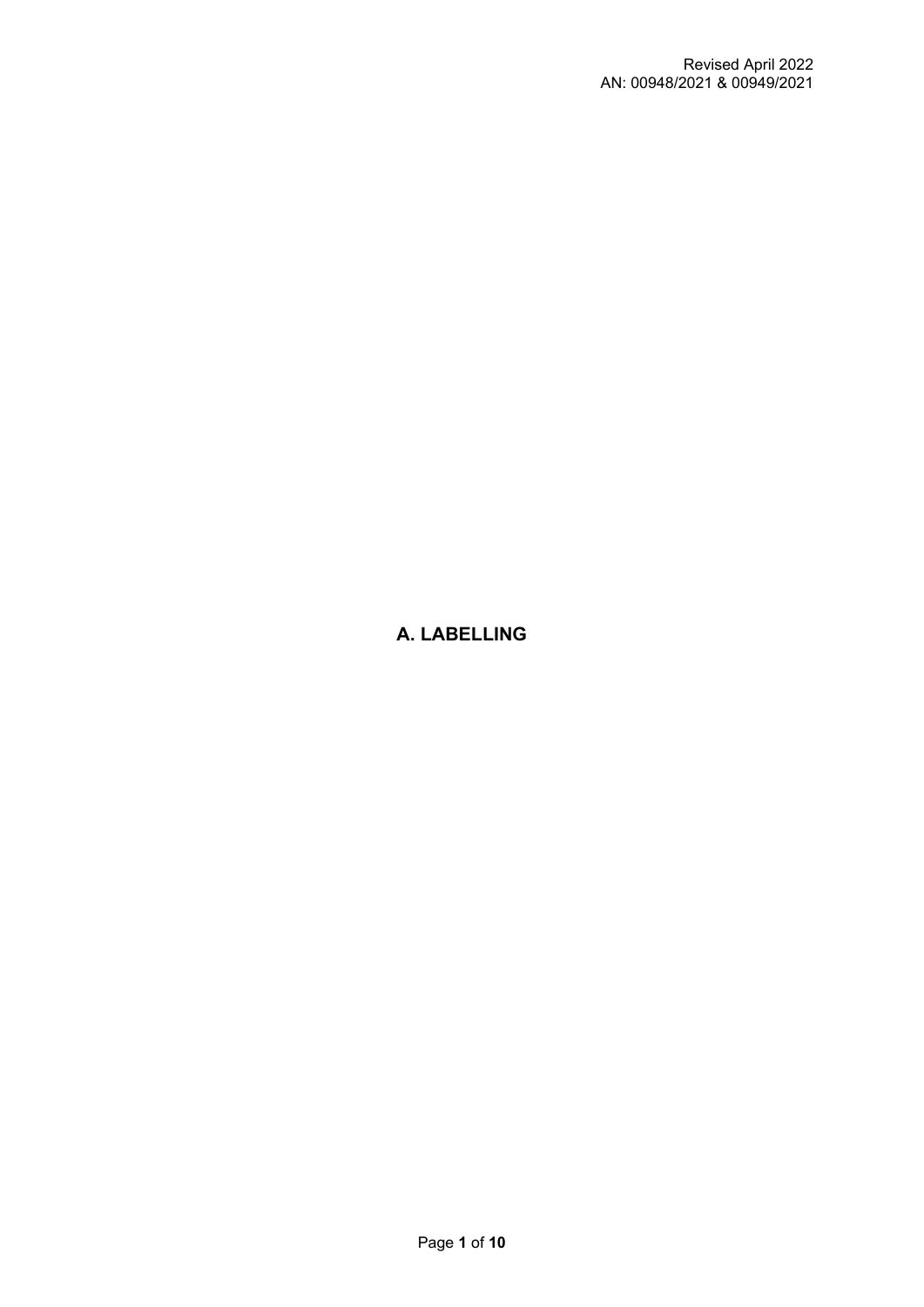# **PARTICULARS TO APPEAR ON THE OUTER PACKAGE**

# **{BOX}**

## **1. NAME OF THE VETERINARY MEDICINAL PRODUCT**

Anthelmin 230 mg/20 mg film-coated tablets for cats

Pyrantel embonate/praziquantel

### **2. STATEMENT OF ACTIVE SUBSTANCES**

Each film-coated tablet contains:

Pyrantel embonate 230 mg (equivalent to 80 mg pyrantel) Praziquantel 20 mg

## **3. PHARMACEUTICAL FORM**

Film-coated tablet

## **4. PACKAGE SIZE**

2 tablets 4 tablets 10 tablets 30 tablets 50 tablets 100 tablets

**5. TARGET SPECIES**

Cats.

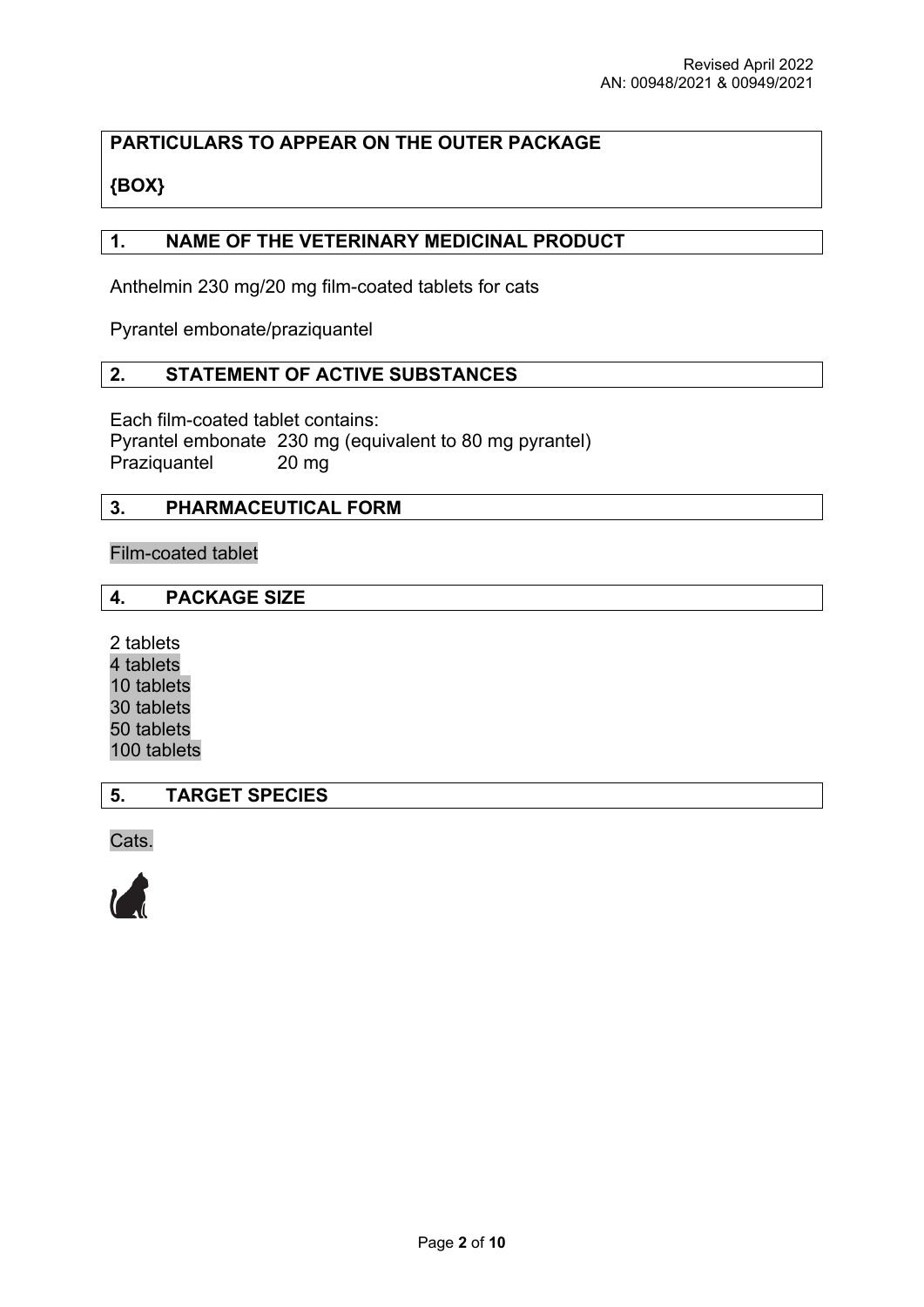#### **6. INDICATION(S)**

#### **\*\*\*Only for those countries where the product is available without prescription :\*\*\***

For the treatment of mixed infestations with roundworms, hookworms and tapeworms

#### **7. METHOD AND ROUTE(S) OF ADMINISTRATION**

Read the package leaflet before use. Oral use. 1 tablet per 4 kg bodyweight.

### **\*\*\*Only for those countries where the product is available without prescription :\*\*\***

Dosage:

5 mg praziquantel and 20 mg pyrantel base (57.5 mg pyrantel embonate) per kg of body weight.

| body weight                                         | <b>Tablets</b> |
|-----------------------------------------------------|----------------|
| $1.0 - 2.0$ kg<br>$2.1 - 4.0$ kg<br>$ 4.1 - 6.0$ kg | 1/2<br>11/2    |
| $6.1 - 8.0$ kg                                      | 2              |

#### **8. WITHDRAWAL PERIOD**

#### **9. SPECIAL WARNING(S), IF NECESSARY**

Read the package leaflet before use.

#### **10. EXPIRY DATE**

EXP {month/year}

Shelf life of halved tablets after first opening the immediate packaging: 1 month.

#### **11. SPECIAL STORAGE CONDITIONS**

Store unused parts of the halved tablets below 25°C. Each time an unused parttablet is stored until next use, it should be returned to the open blister pocket and kept in a safe place out of the sight and reach of children.

### **12. SPECIAL PRECAUTIONS FOR THE DISPOSAL OF UNUSED PRODUCTS OR WASTE MATERIALS, IF ANY**

Disposal: read the package leaflet.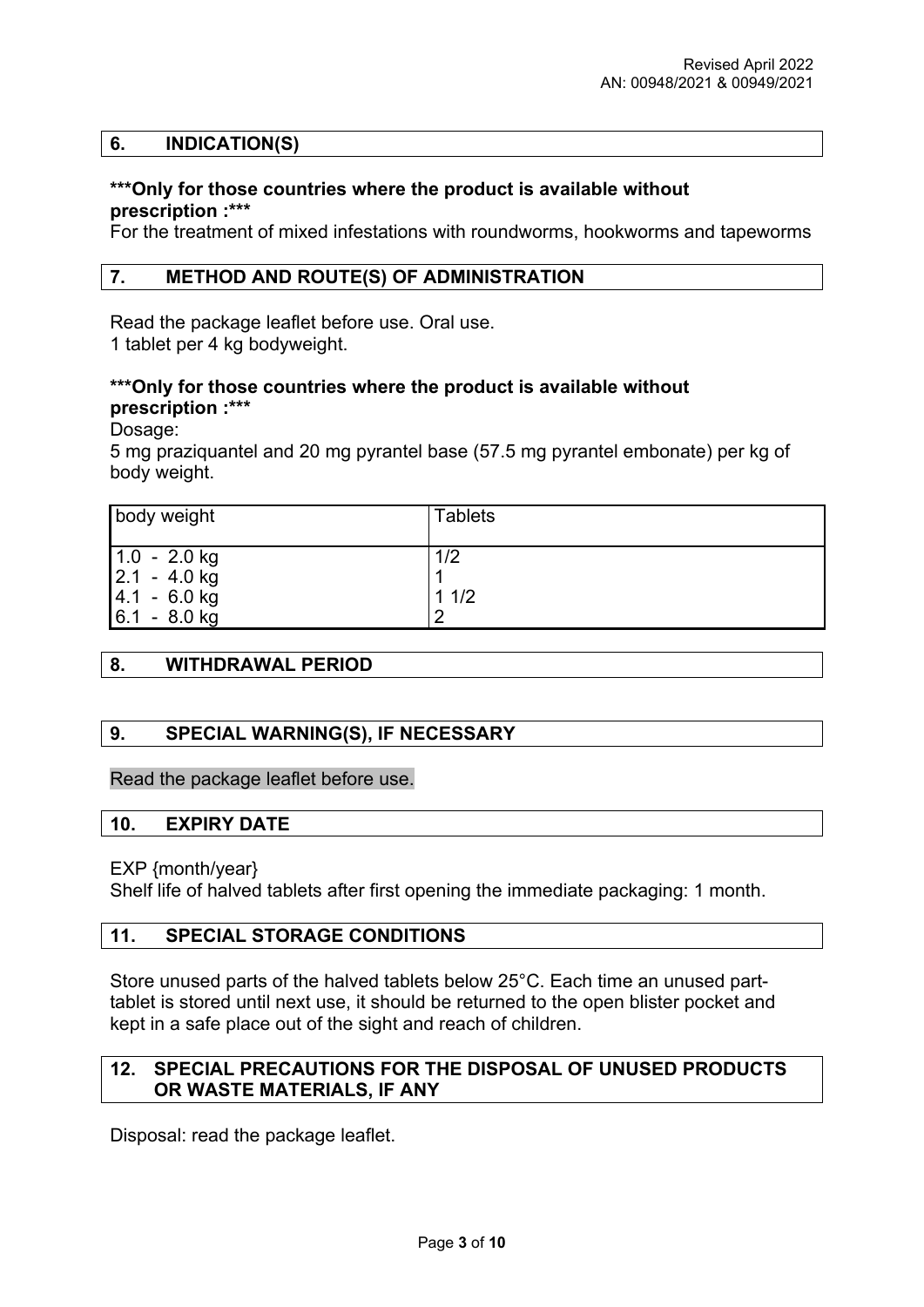### **13. THE WORDS "FOR ANIMAL TREATMENT ONLY" AND CONDITIONS OR RESTRICTIONS REGARDING SUPPLY AND USE, IF APPLICABLE**

For animal treatment only.

## **14. THE WORDS "KEEP OUT OF THE SIGHT AND REACH OF CHILDREN"**

Keep out of the sight and reach of children.

#### **15. NAME AND ADDRESS OF THE MARKETING AUTHORISATION HOLDER**

KRKA d.d., Novo mesto, Šmarješka cesta 6, 8501 Novo mesto, Slovenia

### **16. MARKETING AUTHORISATION NUMBER(S)**

Vm 01656/4116

### **17. MANUFACTURER'S BATCH NUMBER**

Lot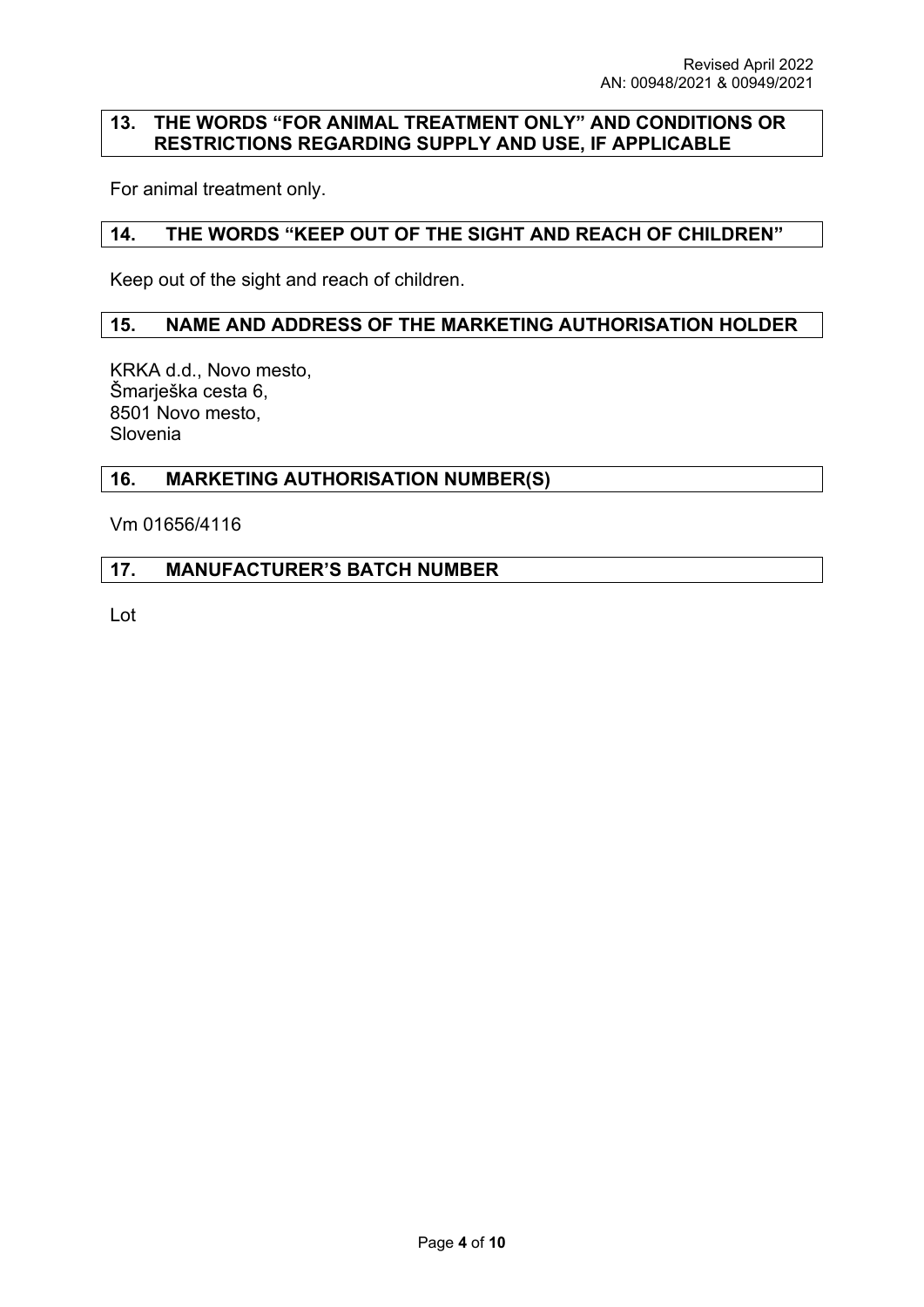## **MINIMUM PARTICULARS TO APPEAR ON BLISTERS OR STRIPS**

## **{BLISTER}**

### **1. NAME OF THE VETERINARY MEDICINAL PRODUCT**

Anthelmin 230 mg/20 mg film-coated tablets for cats Pyrantel embonate/praziquantel

**\*\*\*Only in case of multilingual blister:\*\*\*** Pyrantel embonate/praziquantel Pyranteli embonas/praziquantelum

## **2. NAME OF THE MARKETING AUTHORISATION HOLDER**

KRKA

**3. EXPIRY DATE**

EXP

### **4. BATCH NUMBER**

Lot

#### **5. THE WORDS "FOR ANIMAL TREATMENT ONLY"**

For animal treatment only.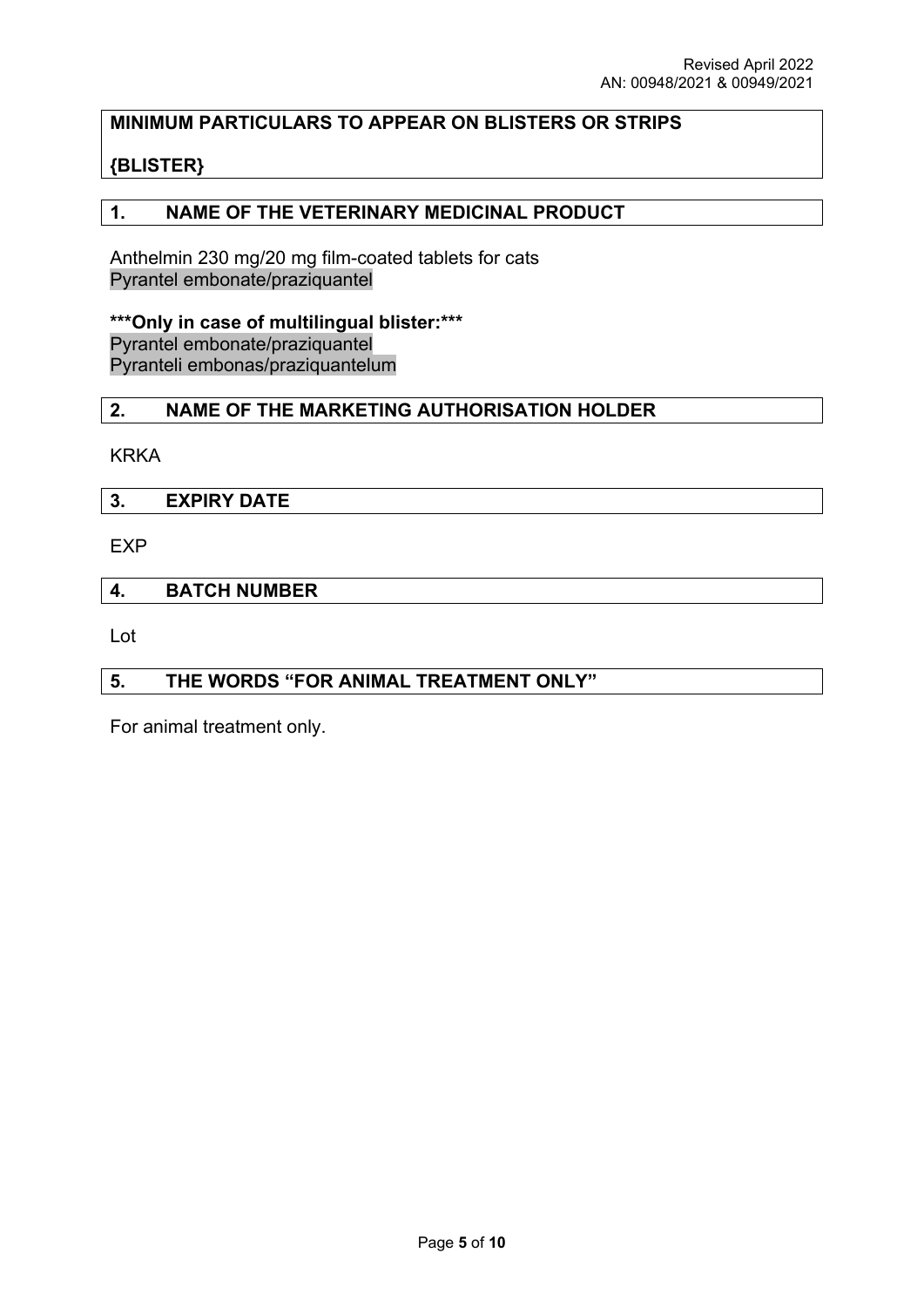# **B. PACKAGE LEAFLET**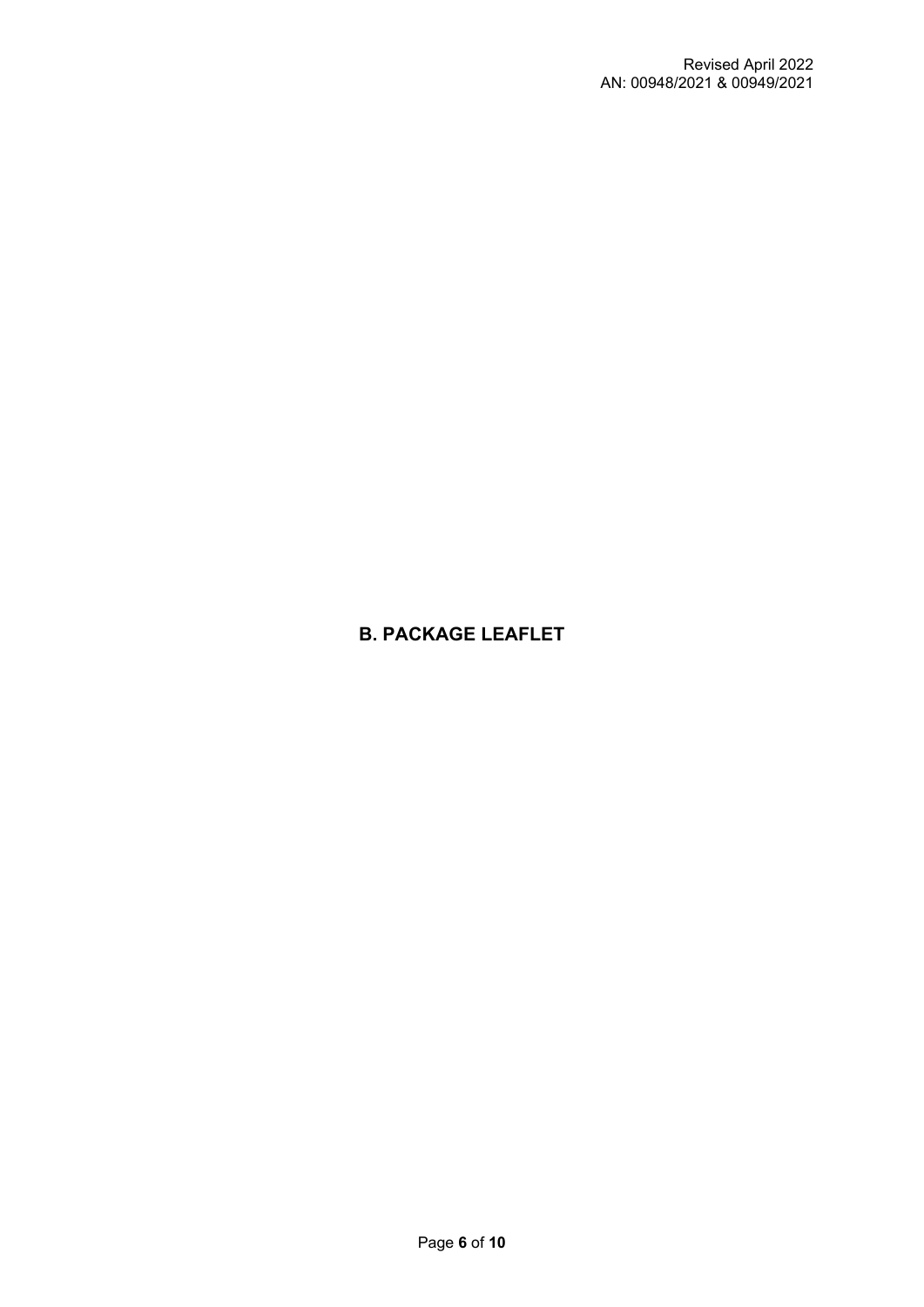# **PACKAGE LEAFLET FOR:**

## **Anthelmin 230 mg/20 mg film-coated tablets for cats**

## **1. NAME AND ADDRESS OF THE MARKETING AUTHORISATION HOLDER AND OF THE MANUFACTURING AUTHORISATION HOLDER RESPONSIBLE FOR BATCH RELEASE, IF DIFFERENT**

Marketing authorisation holder: KRKA, d.d., Novo mesto, Šmarješka cesta 6, 8501 Novo mesto, Slovenia

Manufacturer responsible for batch release:

KRKA - FARMA d.o.o., V. Holjevca 20/E, 10450 Jastrebarsko, Croatia KRKA, d.d., Novo mesto, Šmarješka cesta 6, 8501 Novo mesto, Slovenia TAD Pharma GmbH, Heinz-Lohmann-Straße 5, 27472 Cuxhaven, Germany

## **2. NAME OF THE VETERINARY MEDICINAL PRODUCT**

Anthelmin 230 mg/20 mg film-coated tablets for cats Pyrantel embonate/praziquantel

## **3. STATEMENT OF THE ACTIVE SUBSTANCE(S) AND OTHER INGREDIENT(S)**

Each film-coated tablet contains:

#### **Active substances:**

Pyrantel embonate 230 mg (equivalent to 80 mg pyrantel) Praziquantel 20 mg

White to almost white, biconvex, oval film-coated tablet, scored on one side. The tablet can be divided into halves.

# **4. INDICATION(S)**

For the treatment of mixed infestations with roundworms, hookworms and tapeworms in cats, caused by:

- Roundworms: *Toxocara cati* (adults)
- Hookworms: *Ancylostoma tubaeforme* (adults)*, Ancylostoma braziliense*  (adults)
- Tapeworms*: Echinococcus multilocularis, Dipylidium caninum, Hydatigera (Taenia) taeniaeformis, Mesocestoides* spp.*, Joyeuxiella pasqualei.*

# **5. CONTRAINDICATIONS**

Do not use in cases of hypersensitivity to the active substances or to any of the excipients.

Please see section 12.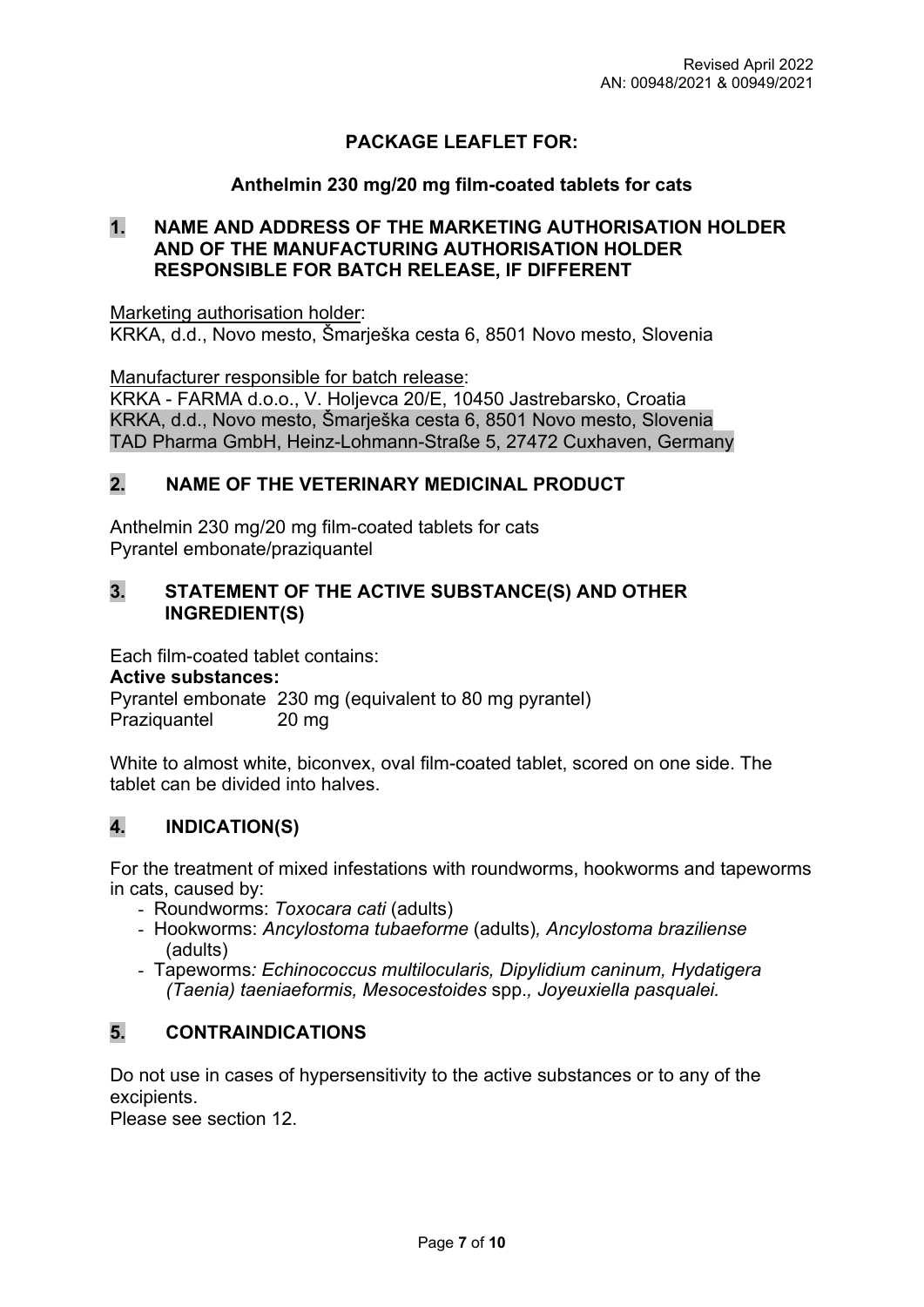# **6. ADVERSE REACTIONS**

Mild and transient digestive tract disorders such as hypersalivation and/or vomiting and mild and transient neurological disorders such as ataxia may occur in very rare cases.

The frequency of adverse reactions is defined using the following convention:

- very common (more than 1 in 10 animals treated displaying adverse reaction(s))
- common (more than 1 but less than 10 animals in 100 animals treated)
- uncommon (more than 1 but less than 10 animals in 1,000 animals treated)
- rare (more than 1 but less than 10 animals in 10,000 animals treated)
- very rare (less than 1 animal in 10,000 animals treated, including isolated reports).

If you notice any side effects, even those not already listed in this package leaflet or you think that the medicine has not worked, please inform your veterinary surgeon.

Alternatively you can report via your national reporting system {national system details}.

# **7. TARGET SPECIES**

Cats.

## **8. DOSAGE FOR EACH SPECIES, ROUTE(S) AND METHOD OF ADMINISTRATION**

Single oral administration.

*Dosage:*

5 mg praziquantel and 20 mg pyrantel base (57.5 mg pyrantel embonate) per kg of body weight. This corresponds to 1 tablet per 4 kg of body weight.

| body weight                                         | <b>Tablets</b> |
|-----------------------------------------------------|----------------|
| $1.0 - 2.0$ kg<br>$2.1 - 4.0$ kg<br>$ 4.1 - 6.0$ kg | 1/2<br>11/2    |
| $6.1 - 8.0$ kg                                      | C              |

Kittens weighing less than 1 kg should not be treated with the product, because correct dosing of such cats may not be feasible.

*Route of administration*:

Oral use.

The tablets are to be given directly into the mouth but can be administered in a small amount of food, if necessary.

# **9. ADVICE ON CORRECT ADMINISTRATION**

To ensure administration of a correct dose, body weight should be determined as accurately as possible.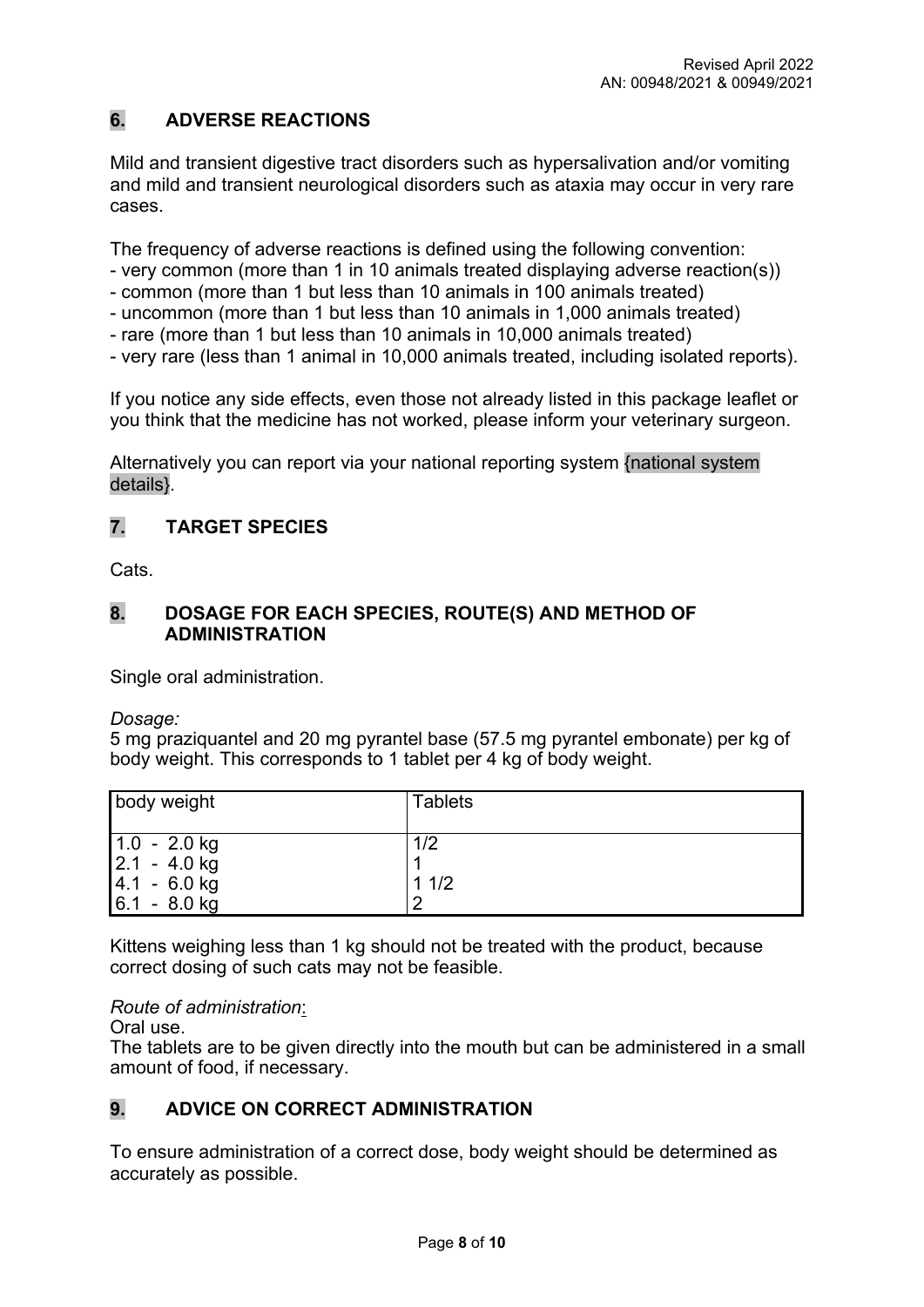In ascarid infestation, especially in kittens, complete elimination cannot be expected, so a risk of infection for humans can persist. Repeat treatments should therefore be carried out with a suitable roundworm product at 14 day intervals until 2-3 weeks after weaning.

If signs of disease persist or appear, consult a veterinary surgeon.

## **10. WITHDRAWAL PERIOD**

Not applicable.

# **11. SPECIAL STORAGE PRECAUTIONS**

Keep out of the sight and reach of children.

Store unused parts of the halved tablets below 25 °C.

Each time an unused part-tablet is stored until next use, it should be returned to the open blister pocket and kept in a safe place out of the sight and reach of children. Shelf life of halved tablets after first opening the immediate packaging: 1 month. Do not use this veterinary medicinal product after the expiry date which is stated on the carton after EXP. The expiry date refers to the last day of that month.

# **12. SPECIAL WARNING(S)**

Special warnings for each target species:

Tapeworm infestation occurs in cats at the earliest in the third week of life. Fleas serve as intermediate hosts for one common type of tapeworm – *Dipylidium caninum*.

Tapeworm infestation is certain to reoccur unless control of intermediate hosts such as fleas, mice, etc.is undertaken.

Care should be taken to avoid the following practices because they increase the risk of development of resistance and could ultimately result in ineffective therapy:

- Too frequent and repeated use of anthelmintics from the same class, over an extended period of time.

- Underdosing, this may be due to underestimation of body weight or misadministration

of the product.

Special precautions to be taken by the person administering the veterinary medicinal product to animals:

In case of accidental ingestion, seek medical advice and show the package leaflet to the physician.

In the interest of good hygiene, persons administering the tablets directly to the cat or by adding them to the cat's food, should wash their hands afterwards.

Unused part-tablets should be returned to the open blister pocket and kept in a safe place out of the sight and reach of children.

#### Other precautions:

Echinococcosis represents a hazard for humans. As Echinococcosis is a notifiable disease to the World Organisation for Animal Health (OIE), specific guidelines on the treatment and follow-up, and on the safeguard of persons, need to be obtained from the relevant competent authority.